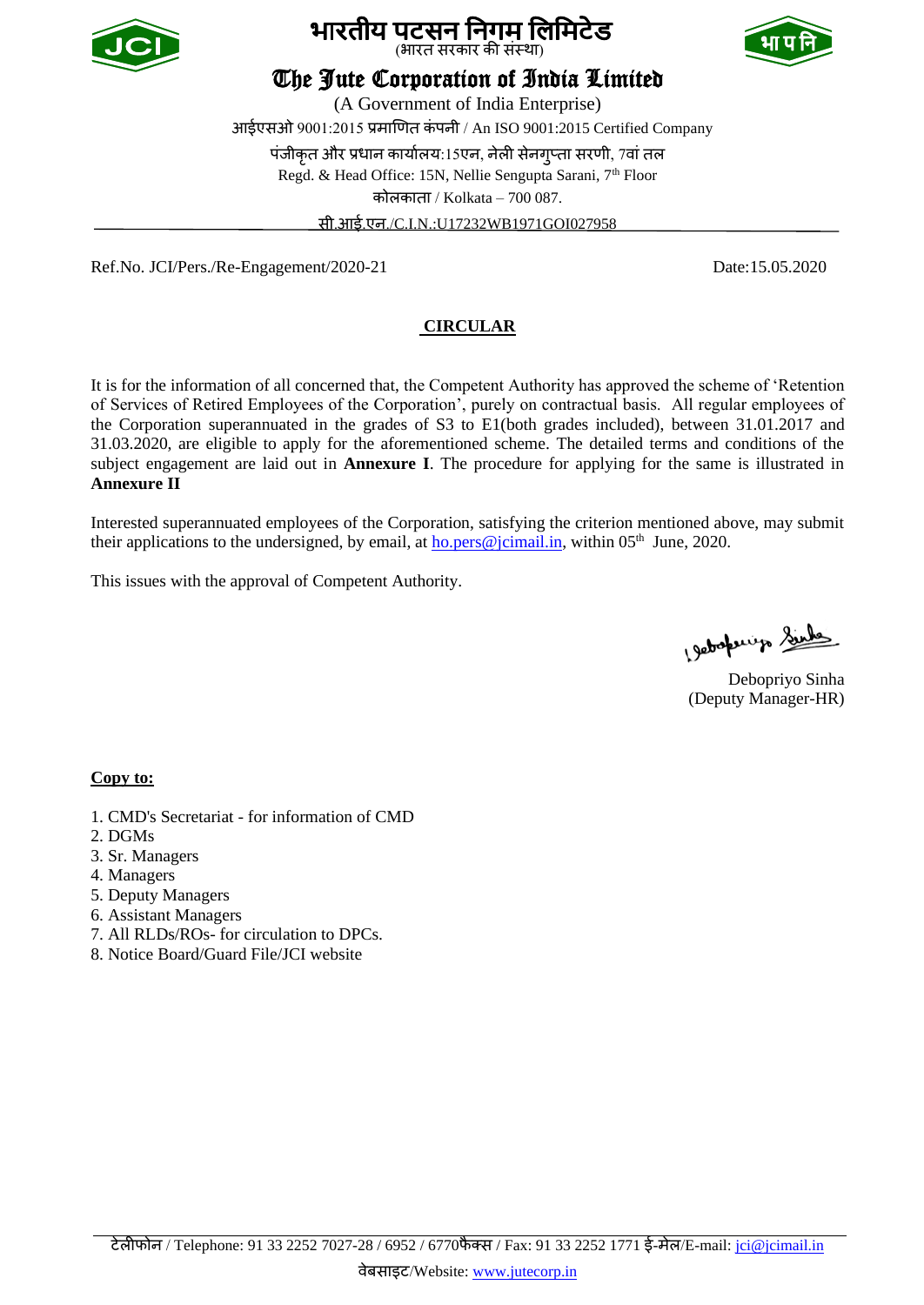

## भारतीय पटसन निगम लिमिटेड (भारत सरकार की संस्था)



# The Jute Corporation of India Limited

(A Government of India Enterprise) आईएसओ 9001:2015 प्रमाणित कं पनी / An ISO 9001:2015 Certified Company पंजीकृत और प्रधान कार्यालय:15एन, नेली सेनगुप्ता सरणी, 7वां तल Regd. & Head Office: 15N, Nellie Sengupta Sarani, 7<sup>th</sup> Floor कोलकाता / Kolkata – 700 087. सी.आई.एन./C.I.N.:U17232WB1971GOI027958

 **Annexure-I**

## **Terms & Conditions**

- a) Employees retired during the period January'17 to March'20 will only be eligible for re-engagement.
- b) Re-engaged employees will be paid a consolidated amount equal to 75% of relevant grade-wise initial gross Pay (Basic +DA) per month.
- c) Security deposit: Leave salary amount equivalent to 200 days (Last Drawn Basic+ DA) needs to be deposited by the interested ex-employee as security deposit (only those employees will be considered for retention who had at least 200 days of En-cashable leave to their credit at the time of retirement) till successful completion of retention period.
- d) An interest at prevailing SBI FD rate (as on the date of engagement) for equivalent period of retention on such held up security deposit amount will be paid at the time of final release of the person on successful completion of retention period (interest will be calculated for the entire period of his retention)
- e) The employee should not have undergone any type of punishment within the last three years' prior his retirement, neither there should be any audit observation against the employee, post his retirement too.
- f) Performance record for the last three years of engagement needs to be satisfactory. The same needs be certified by the concerned Regional Managers/ Reporting officer currently posted in the last working places of the incumbents by going through the records. Further, the concerned Zonal Manager and HoD will concur the same.
- g) Fitness certificate (physical and mental) of the incumbent should be issued by a registered MBBS practitioner.
- h) Character Certificate issued by MP/MLA/Chairman of Municipality/ Panchayat Pradhan/Local Commissioner is mandatory prior to engagement.
- i) Incumbents currently engaged or were erstwhile engaged with JCI including projects, if any, after retirement will not eligible.
- j) The concerned employee once chosen by management needs to provide his consent for retention of his services at given contractual terms.
- k) During the period of retention, the contract can be terminated by either side with one month's notice or pay in lieu of notice.
- l) If found guilty, during the tenure of engagement, the Corporation may take necessary action as may be deemed fit.
- m) The employees so contracted can be posted at or transferred to any location as may be decided by the management.
- n) The designations of the retired persons will be as per Management's decision.

o) The held back security deposit amount will be refunded only upon receipt of necessary clearance from the HoD of the concerned Section. Further, if any loss or damage is incurred by the Corporation, the same will be recovered from the security deposit amount.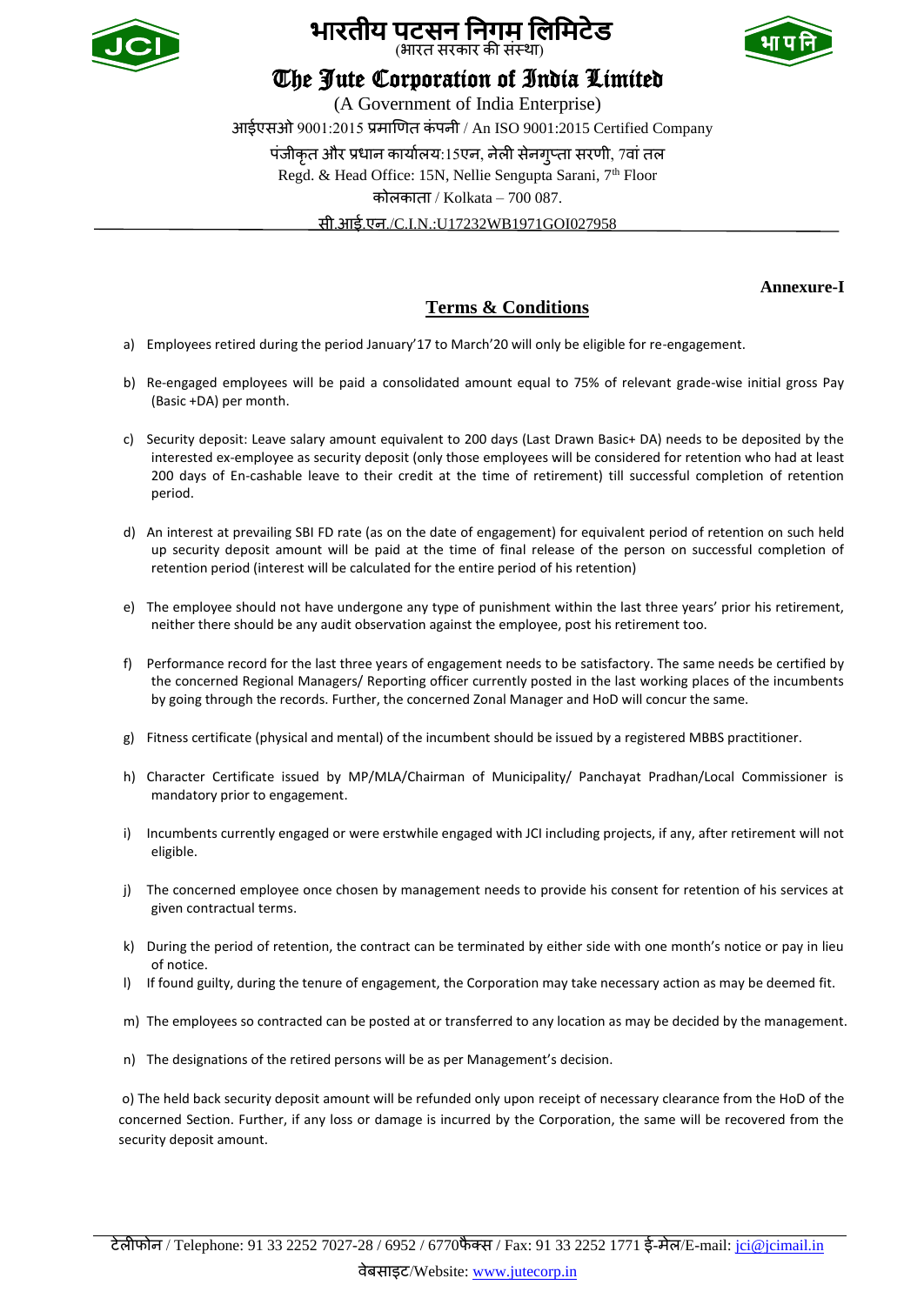

## भारतीय पटसन निगम लिमिटेड (भारत सरकार की संस्था)



# The Jute Corporation of India Limited

(A Government of India Enterprise) आईएसओ 9001:2015 प्रमाणित कं पनी / An ISO 9001:2015 Certified Company पंजीकृत और प्रधान कार्यालय:15एन, नेली सेनगुप्ता सरणी, 7वां तल Regd. & Head Office: 15N, Nellie Sengupta Sarani, 7<sup>th</sup> Floor कोलकाता / Kolkata – 700 087. सी.आई.एन./C.I.N.:U17232WB1971GOI027958

ANNEXURE II

### **Procedure for submission of Application**

- 1. Interested superannuated employees should apply by filling up the format enclosed with this circular.
- 2. The printed format must be filled in writing with signatures wherever necessary.
- 3. After filling up the form in detail, clear image/ scanned copy of the same should be mailed to the following e-mail id

### **ho.pers@jcimail.in**

- 4. Necessary enclosures like Fitness Certificate, Character Certificate etc. as mentioned in the engagement criteria should be enclosed with the application and mailed to the aforementioned id along with the filled up application form.
- **5.** Last date of receipt of Application is **5 th June'2020.**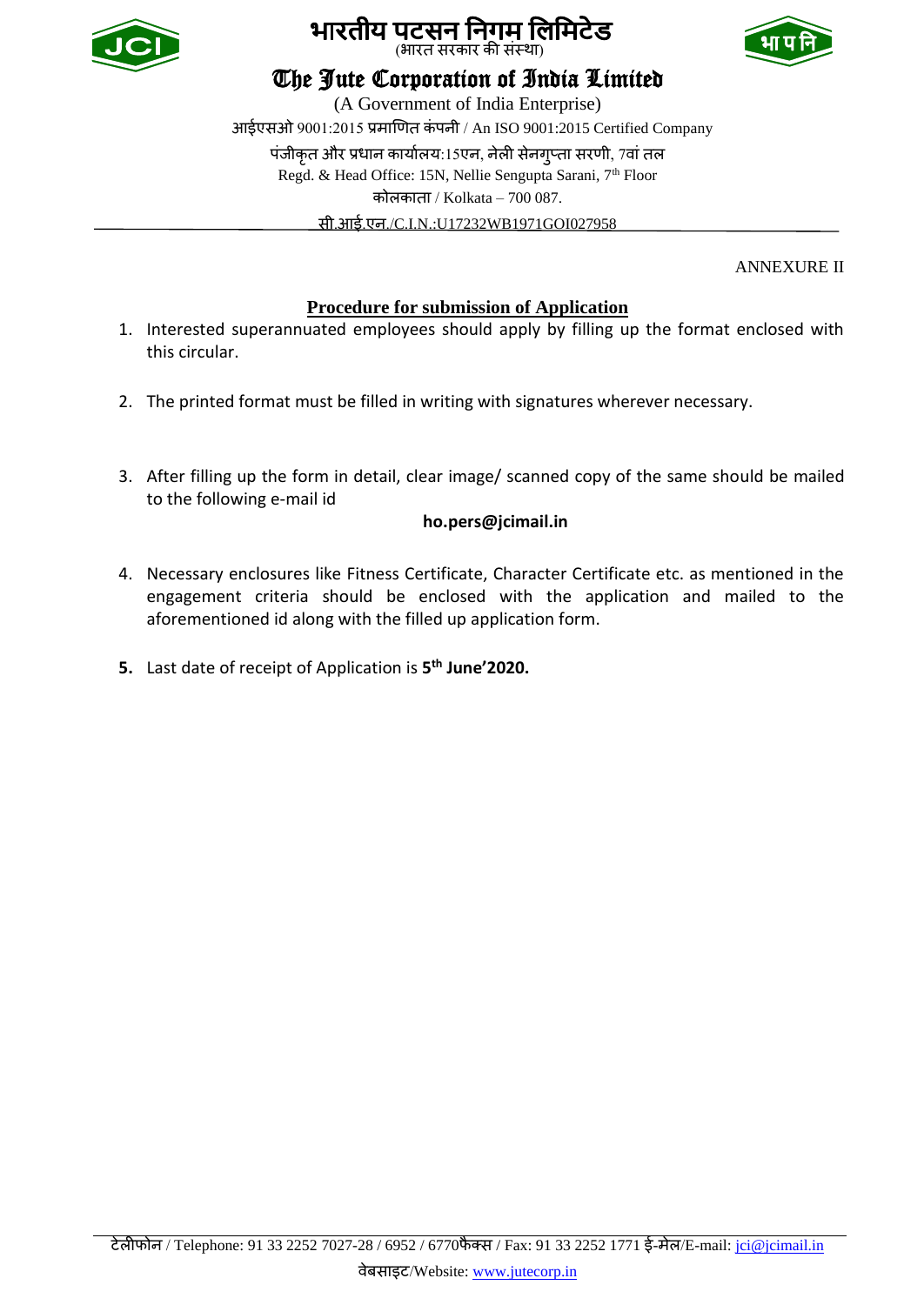# **APPLICATION PROFORMA**

Paste Your Photograph Here

| $\mathbf{1}$   | Name (in Block Letters)                                  |  |
|----------------|----------------------------------------------------------|--|
| $\overline{2}$ | Father's/Mother's name                                   |  |
| 3              | Date of Birth (DD/MM/YYYY)                               |  |
| $\overline{4}$ | <b>PAN &amp; AADHAR No</b>                               |  |
| 5              | Date of Appointment in JCI                               |  |
| 6              | Last Designation Held in JCI                             |  |
| $\overline{7}$ | Last Place of Posting (HO/RO/DPC)                        |  |
| 8              | Pay Pattern                                              |  |
| 9              | <b>Retirement Date</b>                                   |  |
| 10             | Age as on date of application                            |  |
| 11             | Responsibilities held for the last three<br>years in JCI |  |
|                | (separate sheets may be enclosed, if<br>required)        |  |
| 12             | <b>Present Residential Address with PIN</b>              |  |
| 13             | Mobile No                                                |  |
| 14             | E-mail ID                                                |  |